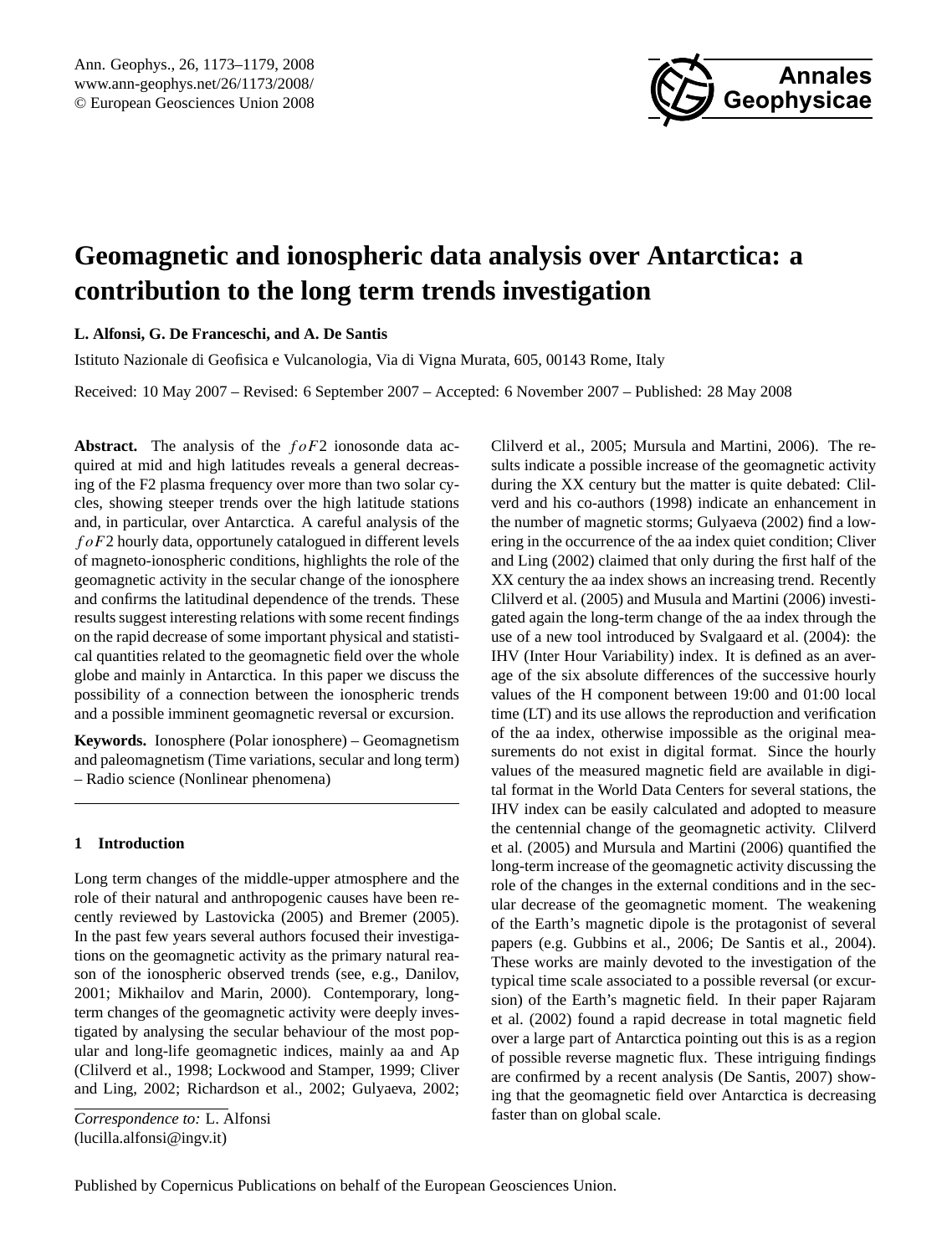| <b>STATION</b> | <b>GEOGRAPHIC</b>                  | <b>GEOMAGNETIC</b>                | <b>PERIOD</b>        |
|----------------|------------------------------------|-----------------------------------|----------------------|
|                | <b>CO-ORDINATES</b>                | <b>CO-ORDINATES</b>               | <b>UNDER</b>         |
|                |                                    |                                   | <b>INVESTIGATION</b> |
| Lycksele       | $64.6^{\circ}$ N $18.8^{\circ}$ E  | $62.5^{\circ}$ N 111.7° E         | 1957-1998            |
| Juliusruh      | 54.6 $\degree$ N 13.4 $\degree$ E  | 54.3° N 99.7° E                   | 1974-1998            |
| Slough         | 51.5° N 359.4° E                   | 54.0 $\degree$ N 84.4 $\degree$ E | 1957-1998            |
| Rome           | 41.8° N 12.5° E                    | 42.3° N 93.2° E                   | 1976-1998            |
| <b>Boulder</b> | $40.0^{\circ}$ N $254.7^{\circ}$ E | 48.9° N 318.7° E                  | 1960-1998            |
| Mawson         | $67.6^{\circ}$ S $62.9^{\circ}$ E  | 73.3° S 105.1° E                  | 1962-1998            |

**Table 1.** The ionospheric observatories under investigation.

The geomagnetic control on F2 layer is well known and the possible positive trend of the geomagnetic activity could be connected with the ionospheric trends already found (Bremer, 1992; Mikhailov and Marin, 2000; Alfonsi et al., 2002). To contribute to this general discussion, it could be useful to consider different scientific tools to investigate the longterm geomagnetic effect on the ionosphere. In this frame, after the papers by De Franceschi et al. (2002) and Alfonsi et al. (2002), a new approach to isolate the  $f \circ F2$  data corresponding to quiet magnetic condition is proposed to investigate its secular behaviour. The original tool here used is termed MACap (Magnetic Activity Catalogue for ionospheric applications) and it has been introduced to characterize the impact of the magnetic disturbance on the ionosphere (De Franceschi et al., 1999). Its adoption in this work should allow a better reproduction of the non-linear relationship between the  $f \circ F2$  and ap variations.

This paper is organized as follows: the method of the data selection and processing is described in Sect. 2; the results are shown and discussed in Sect. 3 in the light of the recent findings on the possible imminent reversal or excursion of the geomagnetic field whose effects are so evident over Antarctica; the conclusions are reported in Sect. 4.

## **2 Method**

The  $f \circ F2$  data here analysed have been acquired by some ionospheric stations located at mid and high latitude regions along more than two solar cycles (Table 1). The method adopted to analyse the  $f \circ F2$  data was derived from Bremer (1992) and has been successively used by several authors (see, e.g., Lastovicka et al., 2006). The main steps of our data selection and processing are the followings:

*a) Selection of the "full-weight"* f oF2 *hourly data, i.e. not accompanied by qualifying letters:*

After the encouraging results obtained in our previous work (Alfonsi et al., 2002) we continue to adopt this criterion to eliminate possible sources of error, due to physical phenomena and/or to technical problems, that could influence the final results. For this aim we have considered only those hourly  $f \circ F2$  data that are not accompanied by qualifier letters (Piggott and Rawer, 1972; Ulich et al., 2003).

# *b) Selection of the* f oF2 *hourly data corresponding to quiet magnetic condition (MACap=0):*

We have tried to remove the magnetic influences from the  $f \circ F2$  measurements by selecting only those data corresponding to quiet magneto-ionospheric conditions. To do that we have used a new tool, termed MACap, introduced to reproduce the non-linear relationship between the magnetic disturbance, indicated by the ap index, and its impact on the ionosphere, indicated by the  $f \circ F2$  (De Franceschi et al., 1999). Wrenn (1987) and then other authors (Perrone and De Franceschi, 1999; Perrone et al., 2001) have shown that the correlation between geomagnetic indices and ionospheric parameters improves when the time-series accumulation of the magnetic index is used instead of the index apart. In the case of ap index its time-series accumulation reads:

$$
ap(\tau) = (1 - \tau) \left[ ap_0 + (\tau) ap_{-1} + (\tau)^2 ap_{-2} + \dots \right] \tag{1}
$$

being *ap* a tree-hours index,  $ap_{-1}$ ,  $ap_{-2}$ , etc., related to the previous three hours, six hours and so on, and  $\tau$  a persistence factor, ranged between 0 and 1, corresponding to the response-recovery time of the ionosphere to magnetic perturbations (for details see Wrenn, 1987; Perrone and De Franceschi, 1999). After some investigations based on  $f \circ F2$ data from mid latitude (Wu and Wilkinson, 1995) and high latitude (Perrone and De Franceschi, 1999) stations, the correlation analysis shows better results if  $\tau$  is equal to 0.8, corresponding to a response time of the ionosphere of about 15 h. On the basis of  $ap(0.8)$ , i.e.  $ap(\tau)$  according to Eq. (1) with  $\tau$ =0.8, De Franceschi et al. (1999) have characterized the magnetic activity impact on the ionosphere by introducing MACap(0.8) (Magnetic Activity Catalogue for ionospheric applications), hereafter simply MACap, defined according to four levels of  $ap(0.8)$  values, as reported in Table 2.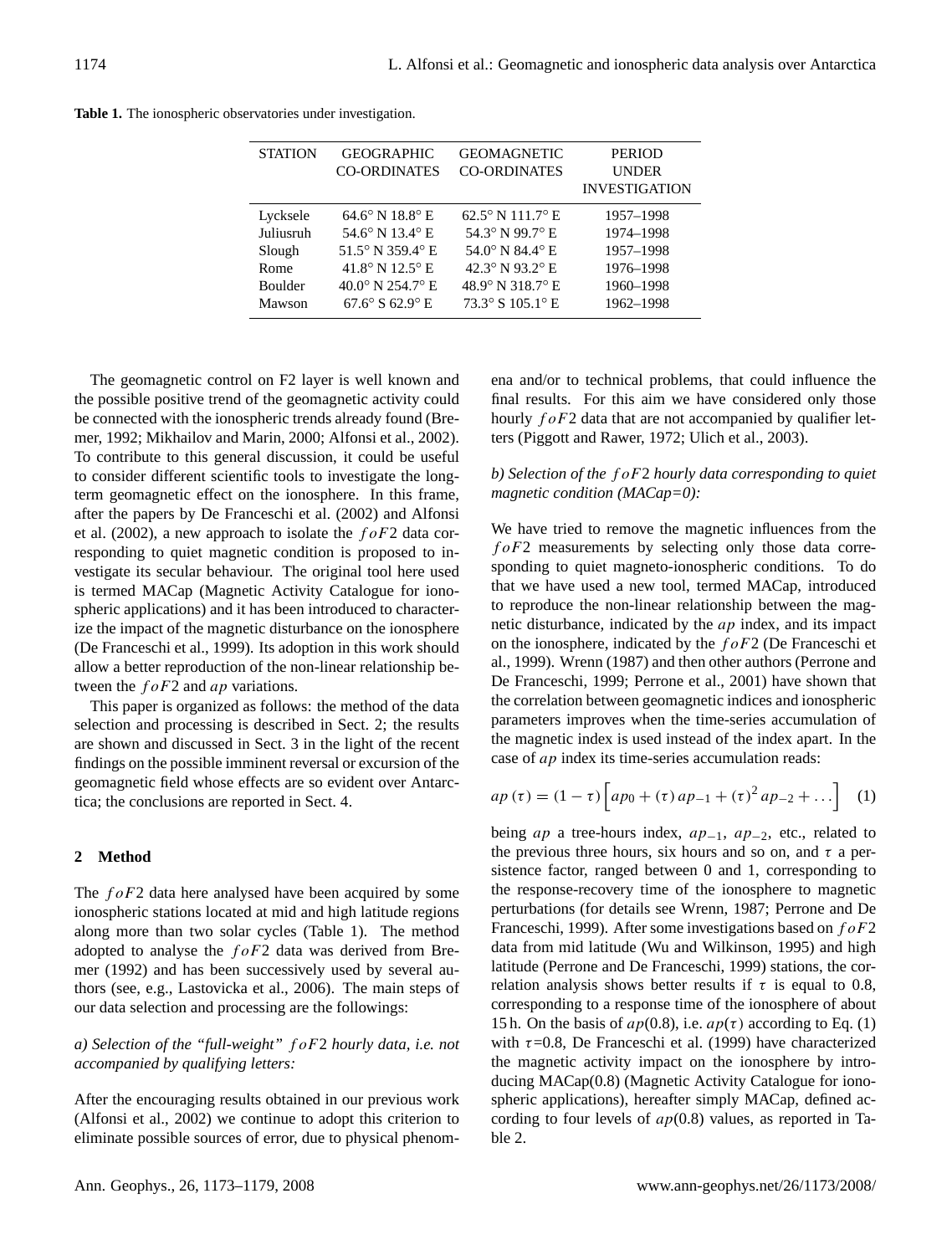**Table 2.** Correspondence between the  $ap(0.8)$  values and four levels of magnetic activity defining the MACap.

| ap(0.8)<br><b>INTERVAL LIMITS</b> | <b>LEVELS DEFINITION</b><br>OF MAGNETIC<br><b>CONDITION</b> | $MACap(\tau=0.8)$<br><b>CORRESPONDING</b><br><b>LEVELS</b> |
|-----------------------------------|-------------------------------------------------------------|------------------------------------------------------------|
| $0 < ap(0.8) \le 7$               | <b>Ouiet</b>                                                | $_{0}$                                                     |
| $7 < ap(0.8) \leq 20$             | <b>Slightly Disturbed</b>                                   |                                                            |
| $20 < ap(0.8) \le 32$             | Moderately Disturbed                                        |                                                            |
| ap(0.8) > 32                      | Severely Disturbed                                          | 3                                                          |

The importance of MACap stands in its efficiency in reproducing the impact of the geomagnetic activity on the ionosphere and, in particular, on the F2 layer plasma frequency (De Franceschi et al., 2002).

We have used the 0 level of MACap, *i.e.* the quiet magnetic condition (Table 2), as selecting criterion to isolate the hourly  $f \circ F2$  data not affected by magnetic perturbation.

## *c) Re-calculation of the foF2 medians on the data obtained after a) and b):*

The  $f \circ F2$  medians are re-calculated on the basis of the hourly values obtained after the application of the points  $a$ ) and b). To compute the medians at least 5 values, corresponding to the same hour of the same month and of the same year, are necessary.

d) Application of a  $(R,R^2)$  regression model to remove the *solar influence from the* f oF2 *observations:*

$$
foF2_{h,m,y} \text{ (mod)} = a_{h,m} + b_{h,m} \cdot R_{m,y} + c_{h,m} \cdot R_{m,y}^2 \quad (2)
$$

A regression model, given by Eq. (2) is derived from experimental monthly median values  $f \circ F2h$ ,*m*,  $y$ (exp) (according to point c)) for a given hour, h, month, m, and year, y;  $R_{m,y}$  is the R12 sunspot number for a given month, m and year, y and the coefficients  $a_{h,m}$ ,  $b_{h,m}$  and  $c_{h,m}$  are obtained according to the least squared method.

This regression is adopted to reproduce the  $f \circ F2$  variation due to solar cycle effect and, consequently, should be useful to remove this effect from the observations.

#### *e) Calculation of the residual of foF2:*

The  $foF2$  residuals are obtained by subtracting  $foF2$ (mod) from  $foF2(exp)$ :

$$
\Delta f \circ F2_{h,m,y} = f \circ F2_{h,m,y} \left(\exp\right) - f \circ F2_{h,m,y} \left(\text{mod}\right) \tag{3}
$$

**Table 3.** Total  $f \circ F2$  trend rates  $(Df \circ F2)$  obtained along more than two solar cycles of observations made by mid and high latitude ionospheric stations (in red) and their respective yearly trend rates  $(dfoF2)$ . Both the quantities are referred to quiet magnetic conditions.

| <b>STATION</b> | $DfoF2 \pm \Delta DfoF2$<br>(MHz) | $dfoF2 \pm \Delta dfoF2$<br>(MHz/year) |
|----------------|-----------------------------------|----------------------------------------|
| Lycksele       | $-0.10\pm0.10$                    | $-0.002 \pm 0.002$                     |
| Juliusruh      | $-0.11 \pm 0.11$                  | $-0.004 \pm 0.004$                     |
| Slough         | $-0.15 \pm 0.15$                  | $-0.003 \pm 0.003$                     |
| Rome           | $-0.20 \pm 0.12$                  | $-0.009\pm0.005$                       |
| <b>Boulder</b> | $-0.17\pm0.14$                    | $-0.004 \pm 0.003$                     |
| <b>Mawson</b>  | $-0.18 \pm 0.13$                  | $-0.005 \pm 0.004$                     |

#### *f)* Evaluation of the long-term trend of  $\Delta f$ oF2 and its error:

On the base of the yearly means of the  $f \circ F2$  residuals (Eq. 3) the long-term trend is derived as the  $b_y$  of the linear relationship:

$$
\Delta f \circ F2_y = a_y + b_y \cdot (Y_b - Y) \tag{4}
$$

where  $\Delta f \circ F2_v$  is the yearly mean of the  $\Delta f \circ F2_{h,m,v}$ ;  $a_v$ and  $b_y$  are regression coefficients;  $Y_b$  and Y are the beginning year and each year of the data series considered, respectively. The  $b_y$  coefficient gives the  $f \circ F2$  yearly trend rate. The total trend rate  $Df0F2$ , is obtained by multiplying  $b_y$  for the length of the data series considered. The error on the trend rate is simply given by the standard deviation on  $b_y$ (for details see Alfonsi et al., 2002).

## **3 Results and discussion**

The results obtained after the analysis described above indicate a general decrease of the F2 plasma frequency under quiet magneto-ionospheric conditions (Fig. 1). The negative trend rates  $Df0F2$  over the entire period under investigation (Table 1) are reported in the second column of Table 3. To avoid any confusion due to the different length of the data series considered, the yearly trend rates  $dfoF2$  (in MHz/year) are listed in the last column of the same table. For sake of comparison in Table 4 are reported the maximum and minimum trends obtained in our previous works, through the analysis of  $f \circ F2$  hourly and monthly median data from mid and high latitude stations carried out without any consideration of magneto-ionospheric conditions (Alfonsi et al., 2001, 2002). The range of the trend rates expressed by the maximum and minimum values reported in Table 4 is due to the different regression models adopted (Alfonsi et al., 2001, 2002). Similarly to Table 3, the maximum and minimum values of the yearly trend rates  $dfoF2$  (in MHz/year) are listed in the last column.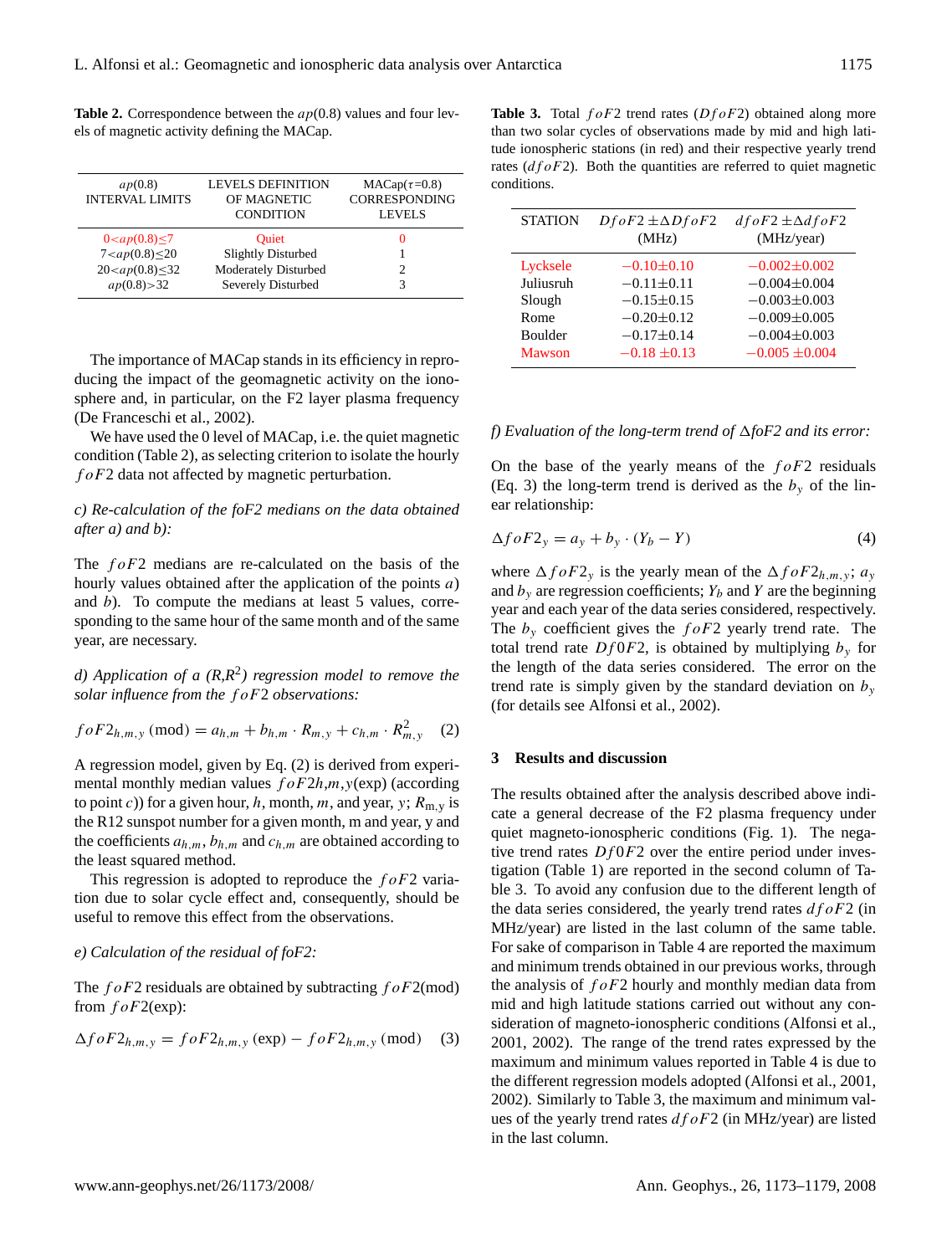| <b>Table 4.</b> Maximum and minimum $f \circ F2$ trend rates (max-min $Df \circ F2$ ) obtained along more than two solar cycles of observations made by |
|---------------------------------------------------------------------------------------------------------------------------------------------------------|
| mid and high latitude ionospheric stations (in red) and their respective yearly trend rates (max-min $d f \circ F2$ ). Both the quantities are referred |
| to all the magnetic conditions and are obtained with the use of different regression models (adapted from Alfonsi et al., 2001, 2002).                  |

| <b>STATION</b>      | foF2 ANALYSED          | max-min $Df \circ F2$<br>(MHz) | max-min $dfoF2$<br>(MHz/year) |
|---------------------|------------------------|--------------------------------|-------------------------------|
| Lycksele            | Hourly                 | $-0.26 \div 0.10$              | $-0.006 \div 0.002$           |
| Juliusruh           | Hourly                 | $-0.11$                        | $-0.005$                      |
| Slough              | Hourly                 | $-0.11 \div -0.06$             | $-0.003 \div -0.001$          |
| Rome                | Hourly                 | $-0.15 \div -0.03$             | $-0.007 \div -0.001$          |
| <b>Boulder</b>      | Hourly                 | $-0.17$                        | $-0.004$                      |
| <b>Terre Adelie</b> | <b>Monthly Medians</b> | $-0.47 \div -0.16$             | $-0.014 \div -0.005$          |
| <b>Mawson</b>       | Hourly                 | $-0.45 \div -0.18$             | $-0.012 \div -0.005$          |
|                     | <b>Monthly Medians</b> | $-0.82 \div -0.50$             | $-0.022 \div -0.014$          |
| Syowa               | <b>Monthly Medians</b> | $-0.92 \div -0.22$             | $0.028 \div -0.007$           |



**Fig. 1.** Yearly  $f \circ F2$  residuals ( $\Delta f \circ F2$ <sub>y</sub>) for each ionospheric station considered.

The comparison between Tables 3 and 4 confirms a strongest trend over Antarctica and highlights the crucial role of the geomagnetic activity in the trend estimate at high lati-

tudes. In fact, Lycksele and, above all, Mawson show significant differences when the magnetic condition is taken into account. Unfortunately Terre Adelie and Syowa do not have hourly data complete with qualifying and descriptive letters for the period under investigation, so it is not possible to treat their observations as described in Sect. 1, step a.

From our findings a question comes up: why are the  $f \circ F2$ long-term trends are always stronger over Antarctica? The suspicion is that a deep investigation of the  $f \circ F2$  changes at high latitudes of the southern hemisphere could reveal an important influence of the regional variation of the geomagnetic field. The reason of this suspicion is suggested in a paper by De Santis et al. (2004) dedicated to the analysis of certain statistical quantities, such as the Information Content  $I(t)$  (Shannon, 1948), of the Earth's magnetic field. Among all considered quantities, they evaluate the mean square value of the geomagnetic field over the whole globe, as given by the spherical harmonics expansion of the geomagnetic potential V (Lowes, 1966; De Santis et al., 1995):

$$
\langle B^2(t) \rangle = \frac{1}{4\pi} \int_{0}^{\pi} \int_{0}^{2\pi} B^2(\theta, \lambda, t) \sin \theta d\theta d\lambda =
$$
  

$$
\sum_{n=1}^{N} (n+1) \sum_{m=0}^{n} (g_n^m)^2 + (h_n^m)^2
$$
 (5)

in which  $\theta$ ,  $\lambda$  and t are colatitude, longitude and time, respectively;  $g_n^m$ ,  $h_n^m$  are the Gauss coefficients of the spherical harmonic expansion of the geomagnetic potential  $V$ , such as  $B = -\text{grad } V$ ; *m*, *n* are the spherical harmonics order and degree, respectively. Extrapolating linearly the behaviour of  $\langle B^2 \rangle$  from 1900 to 2000, as given by the global model IGRF (Macmillan and Maus, 2005), De Santis and co-authors (2004) estimate that its zero value will occur by around 1000 years.

Starting from the assumption that each region of the Earth surface contributes differently to  $\langle B^2 \rangle$  (Eq. 5), De Santis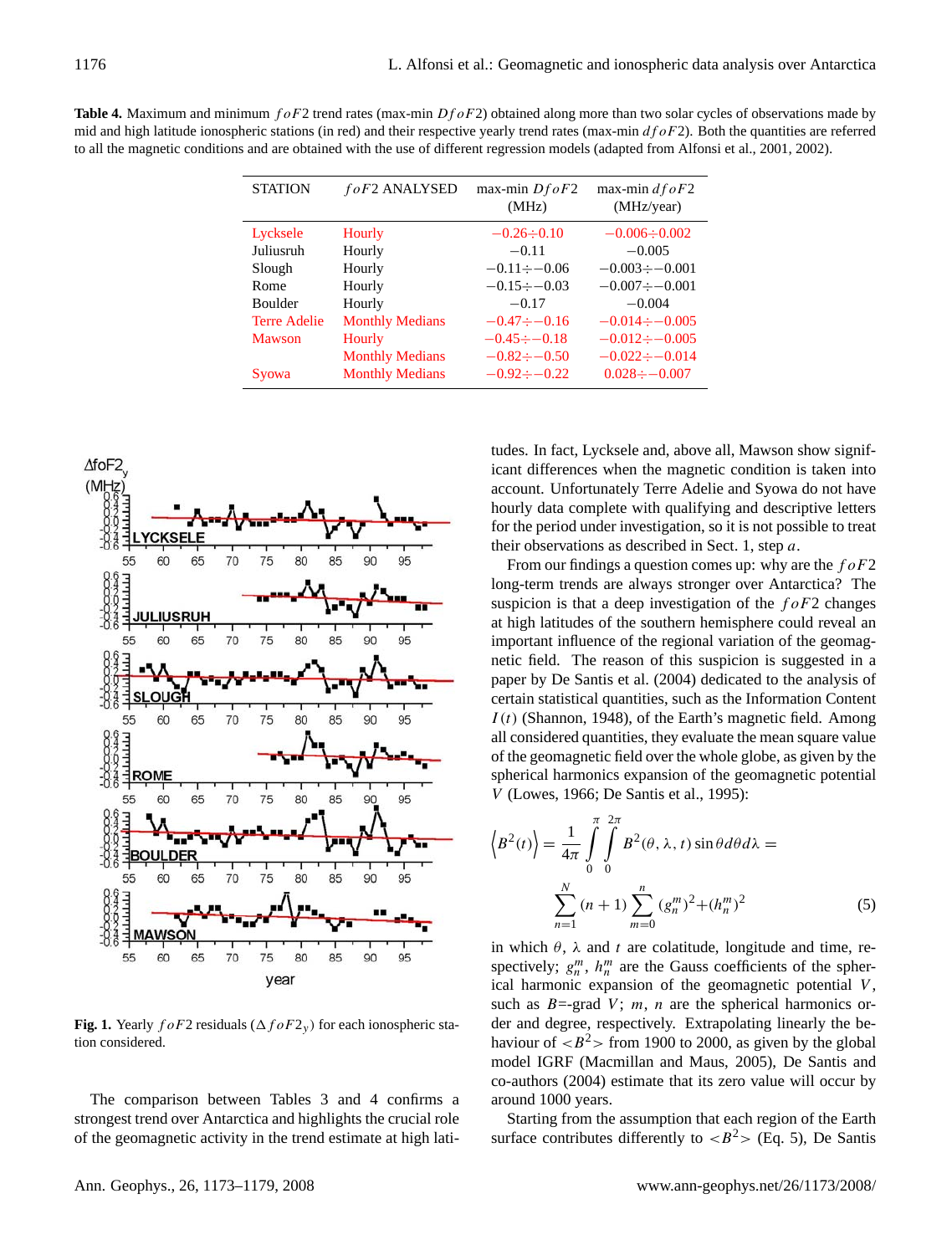(2007) chooses a spherical cap of a model valid for the Antarctic region below 60◦ S (i.e. a cap centered at the south geographic pole with a maximal co-latitude  $\Theta$ 0=30°), the socalled Antarctic Reference Model (ARM; De Santis et al., 2002; Gaya-Piqué et al., 2006). In this way it is possible to extrapolate the behavior of  $\langle B^2(t) \rangle_{\theta_0}$  over Antarctica, predicting its zero value by around 340 years from now. In Fig. 2a we show the temporal behaviour between 1900 and 2000 of the global magnetic energy density,  $\varepsilon$ , (in mJ per m<sup>3</sup>) given by (i.e. a cap centered at the south geographic pole with a maximal co-latitude  $\Theta_0$ =30°):

$$
\varepsilon = \frac{1}{2} \frac{B^2}{\mu_0} \tag{6}
$$

Similarly in Fig. 2b is plotted the Antarctic contribution to the magnetic energy density  $\varepsilon_{\theta_0}$ , given by:

$$
\varepsilon_{\theta_0} = \frac{1}{2} \frac{B_{\theta_0}^2 >}{\mu_0} \tag{7}
$$

where the decaying trend is more accentuated, providing an even closer estimation of  $\varepsilon_{\theta_0}=0$  by 340 years. This confirms that the present phenomenon of rapid geomagnetic field decay is contributed more by the southern hemisphere (Gubbins, 1987; Gubbins et al., 2006; De Santis, 2007).

Which is the influence of the weakening of the magnetic dipole on the long-term variation of the geomagnetic activity? Secular changes in the geomagnetic field influence the ionospheric conductivity (Rishbeth, 1985, 1997), affecting the magnetic signature at the ground. Consequently a possible reversal or excursion of the geomagnetic field should be visible in the long term behaviour of the geomagnetic indices, e.g. *aa,* accounting the ionospheric response to a decrease of the Earth's magnetic dipole momentum. According to some recent investigations (Clilverd et al., 2002, 2005) the contribution of this decrease is practically negligible, while for other authors (Mursula and Martini, 2006) this aspect should be taken more into account. After the findings by De Santis (2007) our next step will be to explore with more details the possibility, analysing  $f \circ F2$  data over a spherical cap including Antarctica. The application of the spherical harmonics expansion to the  $f \circ F2$  data has been already adopted to reconstruct the ionosphere on regional scale (De Santis et al., 1992; De Franceschi et al., 1994). Following the same approach, we should be able to investigate the present and future behaviour of the F2 plasma frequency in the same manner adopted by De Santis et al. (2004). Their method should allow the confirmation of the  $f \circ F2$  long-term trends (if any), providing, at the same time, an estimate of their typical timescale.

## **4 Conclusions**

In this paper we have analysed the  $f \circ F2$  hourly data acquired by mid and high latitude stations along more than two



**Fig. 2. (a)** Global magnetic energy density; **(b)** Contribution of Antarctica Region to the magnetic energy density.

solar cycles. We have re-calculated their medians on the base of the reliability of the measurements, considering only those values not accompanied by qualifying and descriptive letters, and on a selection of the magneto-ionospheric conditions, as given by the quiet level of the MACap catalogue. Our findings can be summarised as follows:

- 1. Confirmation of a general decreasing trend of the F2 plasma frequency more evident over Antarctica, independent of the length of the data series considered, highlighting a latitudinal effect.
- 2. Evidence of the crucial role played by the geomagnetic activity influence on the observed trends as emphasized by the use of the magneto-ionospheric catalogue MACap: under quiet magnetic conditions the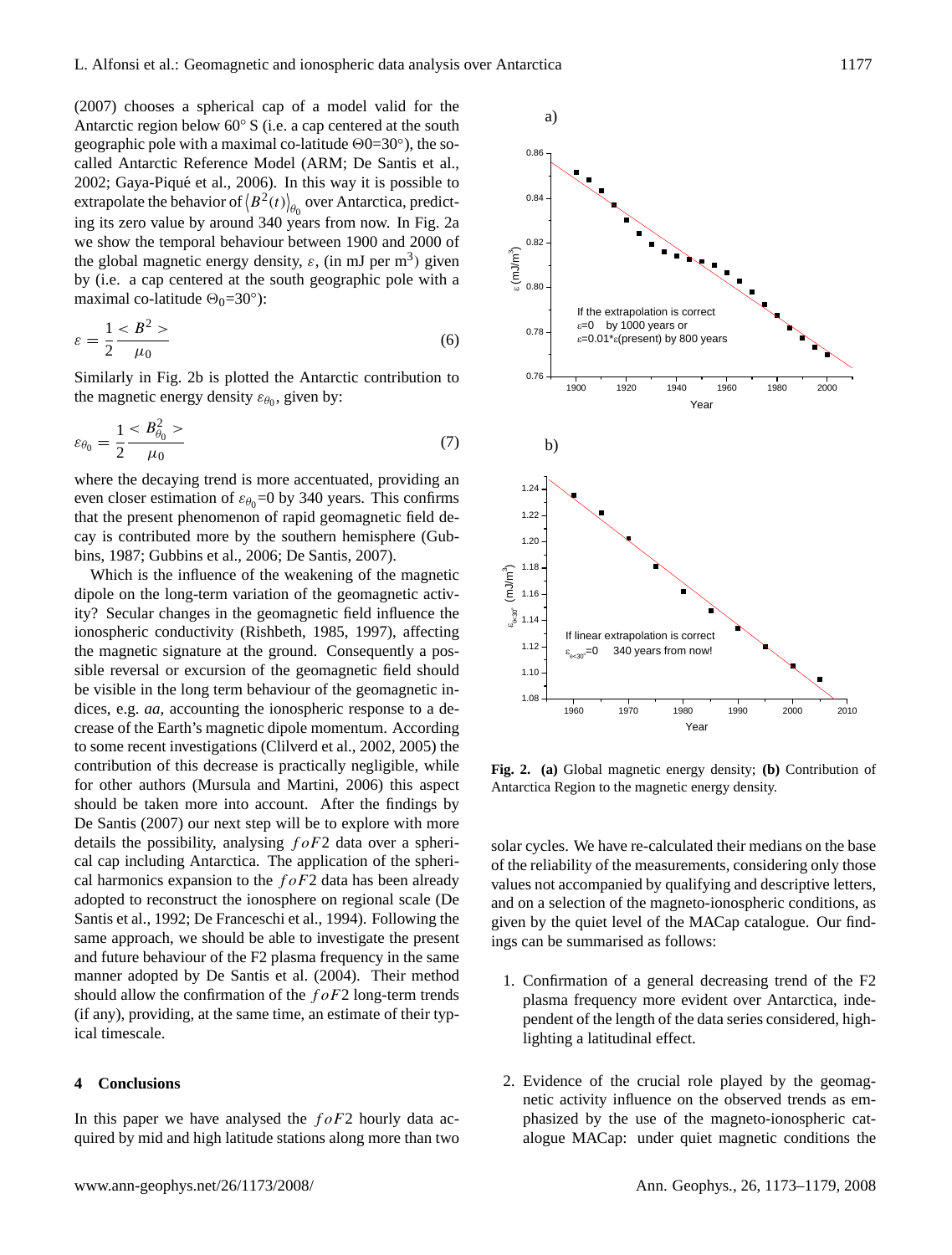ionospheric trends are smoothed, above all over Antarctica.

3. Speculation on the possible correlation between the ionospheric trends and the excursion (or reversal?) of the geomagnetic field. Geomagnetic polarity transitions, leading to a weakening of the magnetosphere shield, could strongly affect high energetic particle fluxes into the upper atmosphere.

Since the apparent correlation between the rapid decrease of geomagnetic dipole and the strong ionospheric trend in Antarctica, our next step will be the application of the spherical cap harmonics analysis to  $f \circ F2$  data. To achieve this goal we will apply the concept of information content  $I(t)$ to the spherical cap harmonics coefficients, to look for similarities between the time scales associated to the polar ionosphere and those associated to the geomagnetic reversal.

Taking into account that several mechanisms of anthropogenic nature, such as the enhancement of the greenhouse effect or the ozone depletion, or of natural origin, such as the long-term increase of the geomagnetic activity due to internal or external forces, could influence the secular behaviour of the ionosphere, our contribution to the scientific debate on this subject can be summarized with an open question: is there a connection between the  $f \circ F2$  secular (stronger!) trend over Antarctica and the corresponding local contribution to the imminent (340 years!) reversal or excursion given by the southern hemisphere?

*Acknowledgements.* This study was supported by the Italian Program of Antarctic Researches (PNRA), in the frame of the projects "REM" and "Upper Atmosphere observations and Space Weather".

The authors acknowledge the UK ionosondes group and the World Data Centre C-1 for providing  $f \circ F2$  data, the IPS (Australia) and IRF (Sweden) for providing recent  $f \circ F2$  data from Mawson and Lycksele, G. Fontana for the collaboration in processing the data and S. Pau and M. Pezzopane for validating Rome data.

Topical Editor M. Pinnock thanks J. Bremer and another anonymous referee for their help in evaluating this paper.

## **References**

- Alfonsi, L., De Franceschi, G., and Perrone, L.: Long-term trend in the high latitude ionosphere, Physics and Chemistry of the Earth 26/5, 303-307, 2001.
- Alfonsi, L., De Franceschi, G., Perrone, L., Materassi, M.: Long term trends of the critical frequency of the f2 layer at northern and southern high latitude regions, Phys. Chem. Earth, 27/6-8, 595–600, 2002.
- Bremer, J.: Ionospheric trends in mid-latitudes as a possible indicator of the atmospheric greenhouse effect, J. Atmos. Terr. Phys., 54, 1505–1511, 1992.
- Bremer, J.: Long-term trends in different ionospheric layers, Radio Science Bulletin, 315, 22–32, 2005.
- Clilverd, M. A., Clark, T. D. G., Clarke, E., and Rishbeth, H.: Increased magnetic storm activity from 1868 to 1995, J. Atmos. Sol.-Terr. Phy., 60, 1047–1056, 1998.
- Clilverd, M. A., Clark, T. D. G., Clarke, E., Rishbeth, H., and Ulich, T.: The causes of long-term change in the aa index, J. Geophys. Res., 107(A12), 1441, doi:10.1029/2001JA000501, 2002.
- Clilverd, M. A., Clarke, E., Ulich, T., Linthe, J., and Rishbeth, H.: Reconstructing the long-term aa index, J. Geophys. Res., 110, A07205, doi:10.1029/2004JA010762, 2005.
- Cliver, E. W. and Ling, A. G.: Secular change in geomagnetic indices and the solar open magnetic flux during the first half of the twentieth century, J. Geophys. Res., 107(A10), 1303, 2002.
- Danilov, A. D.: F2 region response to geomagnetic disturbance, J. Atmos. Sol.-Terr. Phy., 63, 441–449, 2001.
- De Franceschi, G., De Santis, A., and Pau, S.: Ionospheric mapping by regional spherical harmonic analysis: new developments, Adv. Space Res., 14(12), 61–64, 1994.
- De Franceschi, G., Gulyaeva, T. L., Perrone, L., and Zolesi, B.: MAC: An Oriented Magnetic Activity Catalogue for Ionospheric Applications, U.R.S.I. International Reference Ionosphere News Letter, 6/4, 5–6, 1999.
- De Franceschi, G., Gulyaeva, T. L., Perrone, L., and Zolesi, B.: A statistical analysis of ionospheric irregularities at mid and high latitudes, Inverse Problems, 18, 67–78, 2002.
- De Santis, A., De Franceschi, G., Zolesi, B., and Cander, Lj. R.: Regional modelling and mapping of the ionospheric characteristic parameters by Spherical Cap Harmonic Expansion, Adv. Space Res., 12(6), 279–282, 1992.
- De Santis, A., Falcone, C., and Lowes, F. J.: Remarks on the meansquare values of the geomagnetic field and its components, Annali di Geofisica, 38(2), 167–175, 1995.
- De Santis, A., Torta, J. M., and Gaya-Piqué, L. R.: The first Antarctic geomagnetic Reference Model (ARM), Geophys. Res. Lett., 29(8), 1192, doi:10.1029/2002GL014675, 2002.
- De Santis, A., Tozzi, R., and Gaya-Piqué, L. R.: Information content and K-entropy of the present geomagnetic field, Earth Planet. Sci. Lett., 218, 269–275, 2004.
- De Santis, A.: How persistent is the present trend of the geomagnetic field to decay and, possibly, to reverse?, Phys. Earth Planet. In., 162, 217–226, 2007.
- Gaya-Pique, L. R., Ravat, D., De Santis, A., and Torta, J. M.: New ´ model alternatives for improving the representation of the core magnetic field of Antarctica, Antarct. Sci., 18(1), 101-109, 2006.
- Gubbins D.: Mechanism for geomagnetic polarity reversals, Nature, 326, 167–169, 1987.
- Gubbins, D., Jones, A. L., and Finlay, C. C.: Fall in Earth's magnetic field is erratic, Science, 312, 900–902, 2006.
- Gulyaeva, T. L.: Forecast of recurrent magnetic storms one day in advance, Geomagnetism and Aeronomy, 42(N2), 169–174, 2002.
- Lastovicka, J.: On the role of solar and geomagnetic activiy in longterm trends in the atmosphere-ionosphere system, J. Atmos. Sol.- Terr. Phy., 67, 83–92, 2005.
- Lastovicka, J., Mikhailov, A. V., Ulich, Th., Bremer, J., Elias, A. G., Ortiz de Adler, N., Jara, V., Abarca del Rio, R., Foppiano, A. J., Ovalle, E., and Danilov, A. D.: Long-term trends in foF2: A comparison of various methods, J. Atmos. Sol.-Terr. Phy., 68/17, 1854–1870, 2006.
- Lockwood, M. and Stamper, R.: Long-term drift of the coronal source magnetic flux and the total solar irradiance, Geophys. Res. Lett., 26, 2461–2464, 1999.
- Lowes, F. J.: Mean square values on the sphere of spherical har-